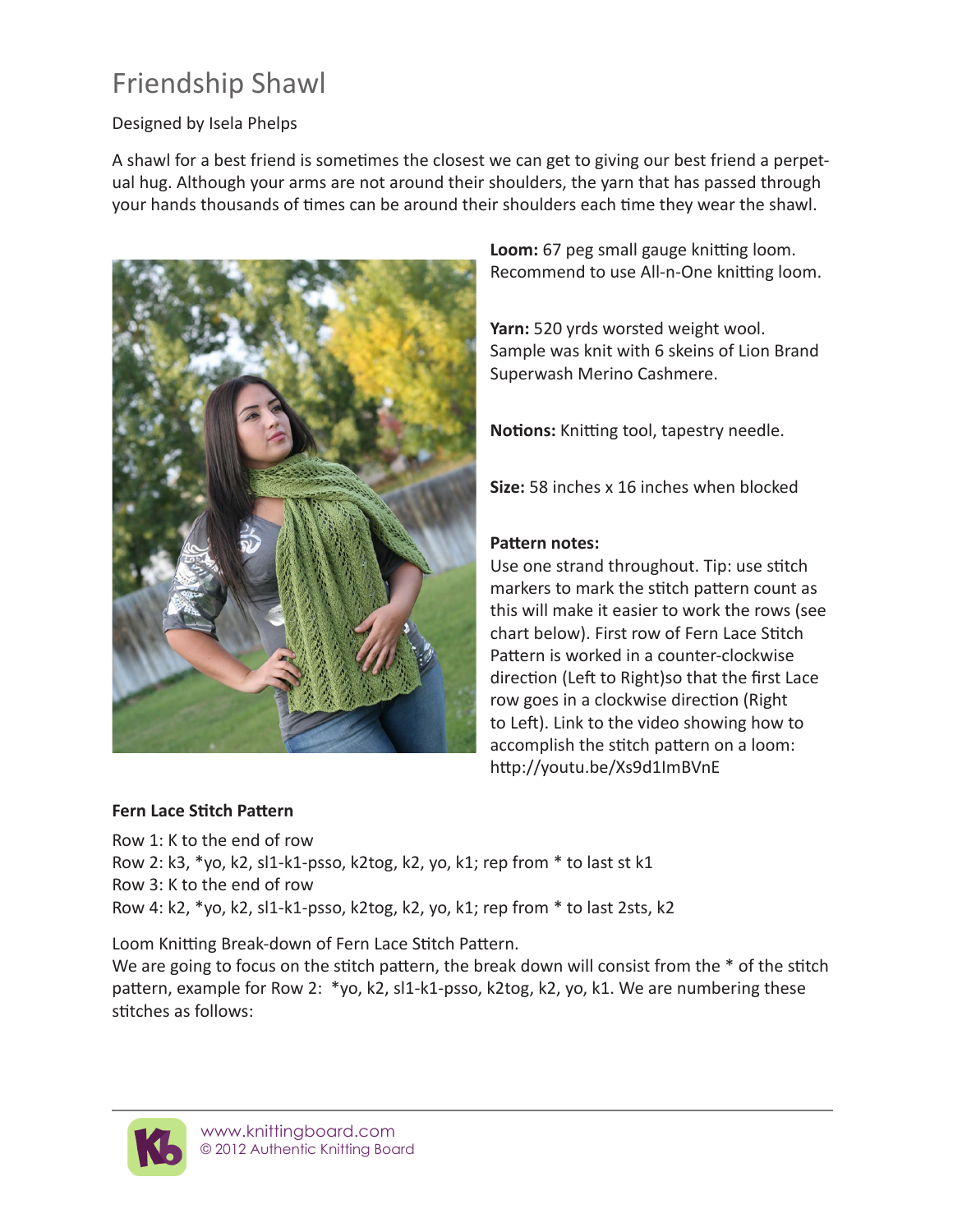# $\begin{array}{|c|c|c|c|}\n \hline\n 1 & \text{Row 2, working on the form} \\
\hline\n 2 & \text{Row 2, working on the form} \\
3 & \text{Row 2, working on} \\
4 & \text{Row 3, working on} \\
5 & \text{Row 4, working on} \\
6 & \text{Row 5, total} \\
7 & \text{Row 6, 6, 6}\n \hline\n\end{array}$

Row 1: Knit (from Left to Right direction on the loom)

- Row 2: Move loops on the loom as follows:
- Step 1: Take loop from peg 4 and hold it.
- Step 2: Move loop from peg 3 to peg 4.
- Step 3: Place loop from Step 1 on peg 4. Peg 4 has two loops on it.
- Step 4: Remove loop from peg 5 and hold it.
- Step 5: Move loop from peg 6 to peg 5.
- Step 6: Place loop from Step 4 on peg 5. Peg 5 has two loops on it.
- Step 7: Move loop from peg 7 to peg 6.
- Step 8: Move loop from peg 8 to peg 7.
- Step 9: Move loop from peg 2 to peg 3.
- Step 10: Move loop from peg 1 to 2. Peg 1 is empty.
- Row is ready to be worked.
- E-wrap peg 1, knit peg 2-7 (treating both loops on pegs 4 adn 5 as one loop), e-wrap peg 8, knit peg 9.
- Row 3: knit to the end of the row
- Row 4: Repeat Row 2
- Remember: The breakdown only includes from the \* of the instructions

### **Instructions**

Crochet cast on 67 stitches (starting at peg 1, going from Right to Left direction on the loom), prepare to work a flat panel.

### **Border Edging**

Row 1: K to the end or row. Row 2: P to the end of row.

### **Lace rows**

Row 1: K to the end of row Row 2: k3, \*yo, k2, sl1-k1-psso, k2tog, k2, yo, k1; rep from \* to last st k1 Row 3: K to the end of row Row 4: k2, \*yo, k2, sl1-k1-psso, k2tog, k2, yo, k1; rep from \* to last 2sts, k2 Repeat Lace Rows 1-4 until shawl measures 56 inches.